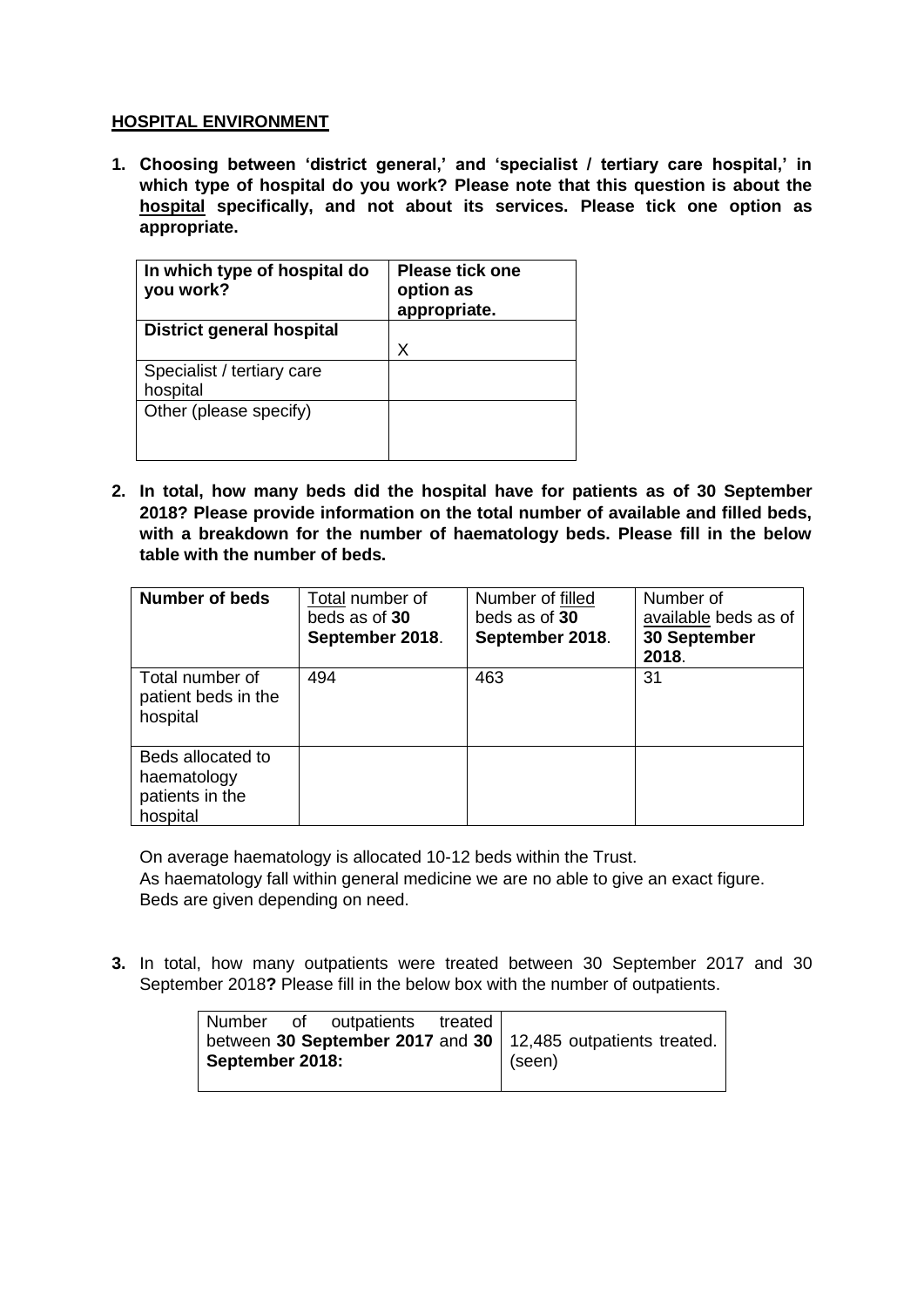**4. Is the hospital in which you work overspent, underspent or on budget? Please tick one option as appropriate.**

| Is the hospital in which you work<br>overspent, underspent or on<br>budget? | <b>Please tick one</b><br>option as<br>appropriate. |
|-----------------------------------------------------------------------------|-----------------------------------------------------|
| Underspent                                                                  |                                                     |
| On budget                                                                   |                                                     |
| <b>Overspent</b>                                                            | χ                                                   |

### **WORKFORCE**

**5. In total, how many full time equivalent employees were employed within the Clinical Haematology department of your NHS Trust as of 30 September 2016 and as of 30 September 2018? If roles are shared with other departments, please use the percentage of each employee's time spent working with the Clinical Haematology department to work out a total number of full time equivalent employees.**

| Total number of full time equivalent     | Total number of full time equivalent     |  |
|------------------------------------------|------------------------------------------|--|
| <b>Clinical Haematology employees as</b> | <b>Clinical Haematology employees as</b> |  |
| of 30 September 2016                     | of 30 September 2018                     |  |
| 7.3 WTE Clinicians                       | 10.65 clinician and nurse                |  |

**6. Please provide the number of full time equivalent employees within the Haematology department at your NHS Trust, split according the roles below. Please provide these numbers as they existed on 30 September 2016 and 30 September 2018.**

**For 30 September 2018 only, please give details of how many full time equivalent employees in the Clinical Haematology department were within five years of retirement on this date.**

**If roles are shared with other departments, please use the percentage of each employee's time spent working with the Clinical Haematology department to work out a total number of full time equivalent employees. Please fill out this information in the table on the following page.**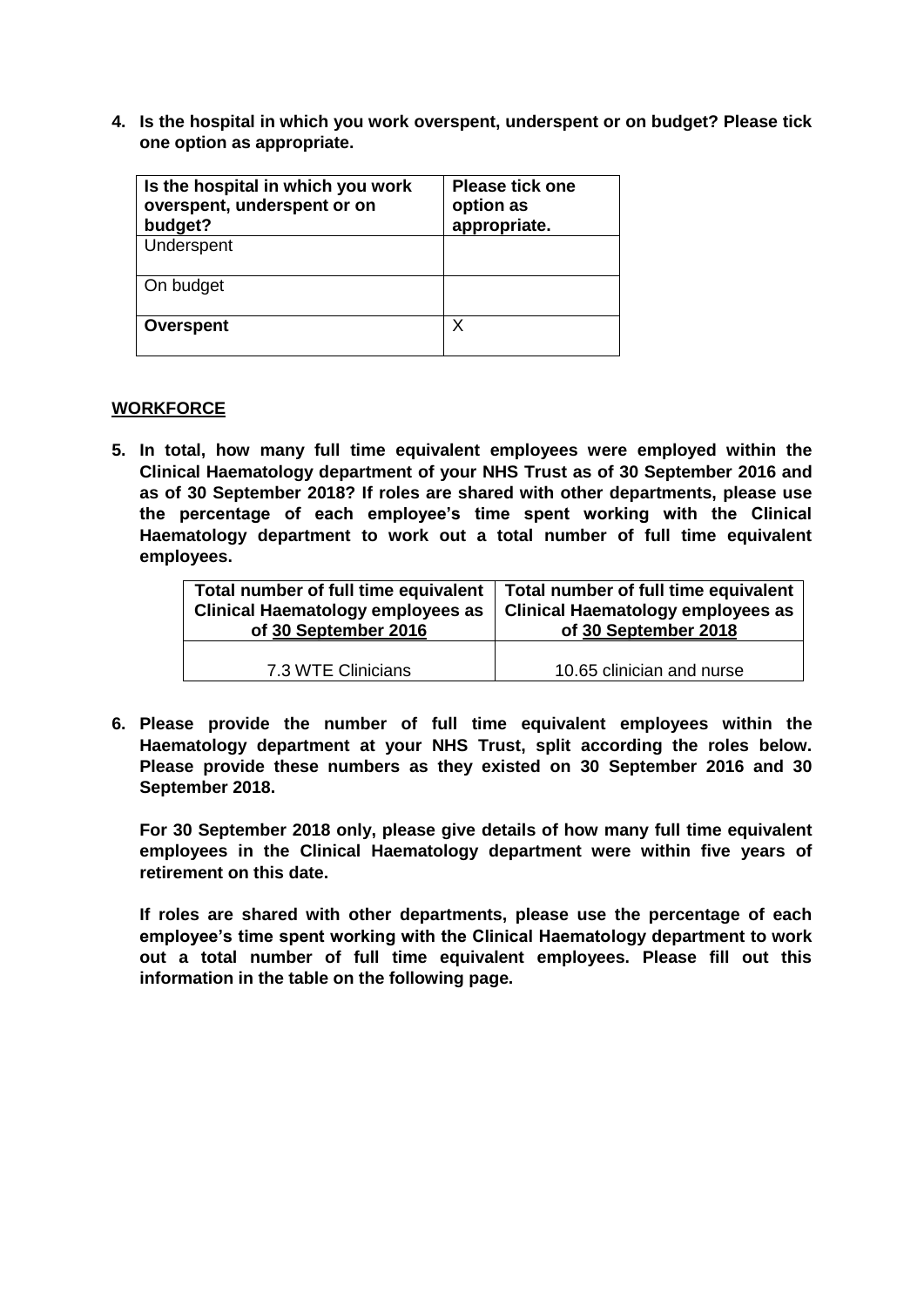| Job role<br>(full time equivalent<br>employees)                                                               | <b>Number of</b><br>full time<br>equivalent<br>employees at<br>your NHS<br>Trust as of 30<br><b>Sept 2016</b> | Number of full<br>time equivalent<br>employees at<br>your NHS Trust<br>as of 30 Sept<br>2018 | <b>Number of full time</b><br>equivalent employees<br>at your NHS Trust<br>within 5 years of<br>retirement age as of 30<br><b>Sept 2018</b> |
|---------------------------------------------------------------------------------------------------------------|---------------------------------------------------------------------------------------------------------------|----------------------------------------------------------------------------------------------|---------------------------------------------------------------------------------------------------------------------------------------------|
| <b>Medical roles:</b>                                                                                         |                                                                                                               |                                                                                              |                                                                                                                                             |
| <b>Consultant Clinical</b><br>Haematologist                                                                   | <b>4.3 WTE</b>                                                                                                | 4.65WTE                                                                                      | 1WTE                                                                                                                                        |
| <b>Haematology SpR/StR (or</b><br>equivalent)                                                                 | 1 WTE                                                                                                         | 2 WTE                                                                                        | $\overline{0}$                                                                                                                              |
| <b>Haematology Core Medical</b><br><b>Trainee / Foundation Year</b><br><b>Doctor</b>                          | 2WTE                                                                                                          | 2WTE                                                                                         | $\mathbf 0$                                                                                                                                 |
| Other medical haematology<br>role (Associate Specialist,<br>Trust Grade staff, etc.)                          | $\overline{0}$                                                                                                | 1 WTE                                                                                        | $\overline{0}$                                                                                                                              |
| <b>Haematology Physicians'</b><br>Associate / Physicians'<br><b>Assistant</b>                                 | $\overline{0}$                                                                                                | $\overline{0}$                                                                               |                                                                                                                                             |
| <b>Nursing roles:</b>                                                                                         |                                                                                                               |                                                                                              |                                                                                                                                             |
| <b>Haematology Clinical Nurse</b><br><b>Specialist</b>                                                        | 0                                                                                                             | 1                                                                                            | 0                                                                                                                                           |
| Other haematology nursing<br>roles - Note: this applies only<br>to haematology roles, not<br>generalist roles | 0                                                                                                             | $\overline{0}$                                                                               | $\overline{0}$                                                                                                                              |
| <b>Pharmacist roles:</b>                                                                                      |                                                                                                               |                                                                                              |                                                                                                                                             |
| <b>Haematology Consultant</b><br><b>Clinical Pharmacist</b>                                                   |                                                                                                               |                                                                                              |                                                                                                                                             |
| Other haematology pharmacist<br>role                                                                          |                                                                                                               |                                                                                              |                                                                                                                                             |
| <b>Laboratory roles:</b>                                                                                      |                                                                                                               |                                                                                              |                                                                                                                                             |
| <b>Haematology Clinical Scientist</b><br>(Band 8 and above)                                                   |                                                                                                               |                                                                                              |                                                                                                                                             |
| <b>Haematology Clinical Scientist</b><br>(all other bands)                                                    |                                                                                                               |                                                                                              |                                                                                                                                             |
| <b>Haematology Biomedical</b><br><b>Scientist (Band 8 or above)</b>                                           |                                                                                                               |                                                                                              |                                                                                                                                             |
| <b>Haematology Biomedical</b><br><b>Scientist (Band 7)</b>                                                    |                                                                                                               |                                                                                              |                                                                                                                                             |
| <b>Haematology Biomedical</b><br><b>Scientist (Band 6)</b>                                                    |                                                                                                               |                                                                                              |                                                                                                                                             |
| <b>Haematology Biomedical</b>                                                                                 |                                                                                                               |                                                                                              |                                                                                                                                             |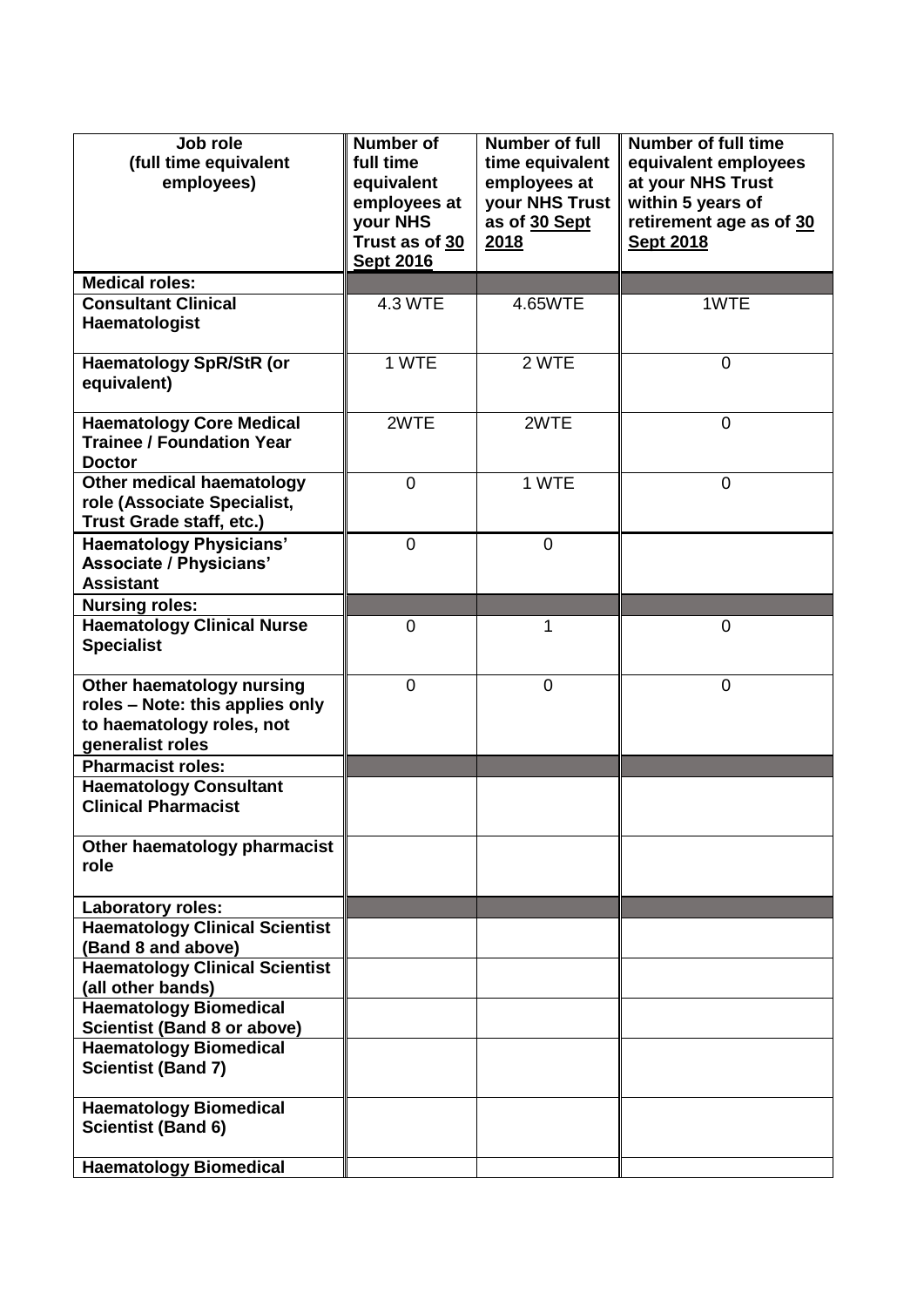| <b>Scientist (Band 5)</b>                           |                |          |  |
|-----------------------------------------------------|----------------|----------|--|
| <b>Haematology Associate</b>                        |                |          |  |
| <b>Practitioner / MTO (Band 4)</b>                  |                |          |  |
| <b>Haematology Medical</b>                          |                |          |  |
| <b>Laboratory Assistant (Band 3)</b>                |                |          |  |
| Other haematology laboratory                        |                |          |  |
| role (please specify)                               |                |          |  |
| <b>Management / support roles:</b>                  |                |          |  |
| <b>Haematology Management</b>                       | 0.33%          | 0.33%    |  |
| Staff (all roles)                                   |                |          |  |
| <b>Haematology Data Manager</b>                     | ი              | $\Omega$ |  |
| <b>Haematology Clerical Staff (all</b><br>roles)    | 0.5 WTE        | 0.5 WTE  |  |
| <b>Haematology Secretarial Staff</b><br>(all roles) | <b>2.5 WTE</b> | 3 WTE    |  |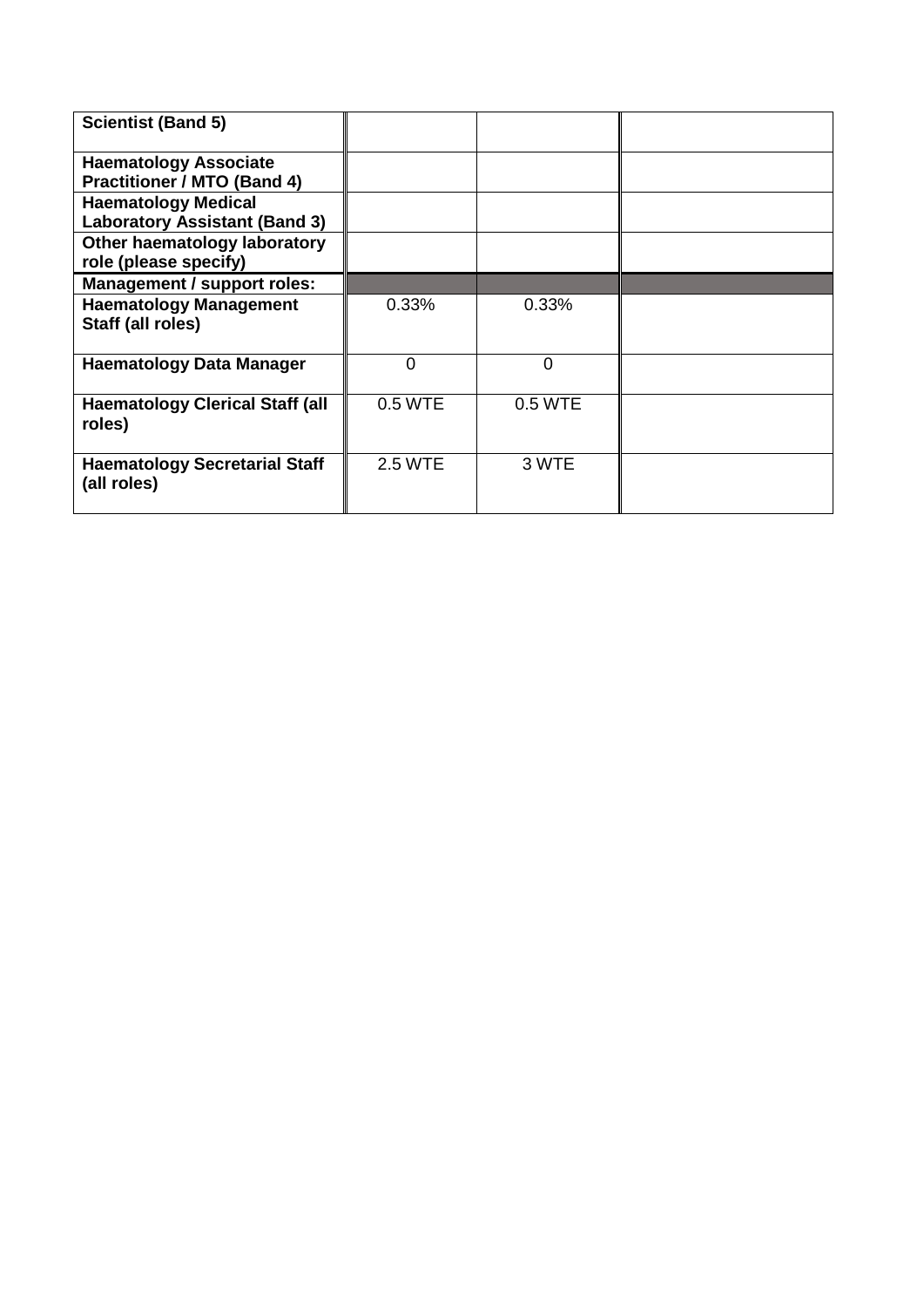**7. As of 30 September 2017 and 30 September 2018, how many full time equivalent vacancies did your NHS Trust have advertised for the each of the job roles specified below within the Haematology department? Please fill in the table as appropriate.**

**If certain vacancies are for roles shared with other departments, please use the percentage of each employee's time spent working with the Clinical Haematology department to work out a total number of full time equivalent employees. Please fill out this information in the table on the following page.**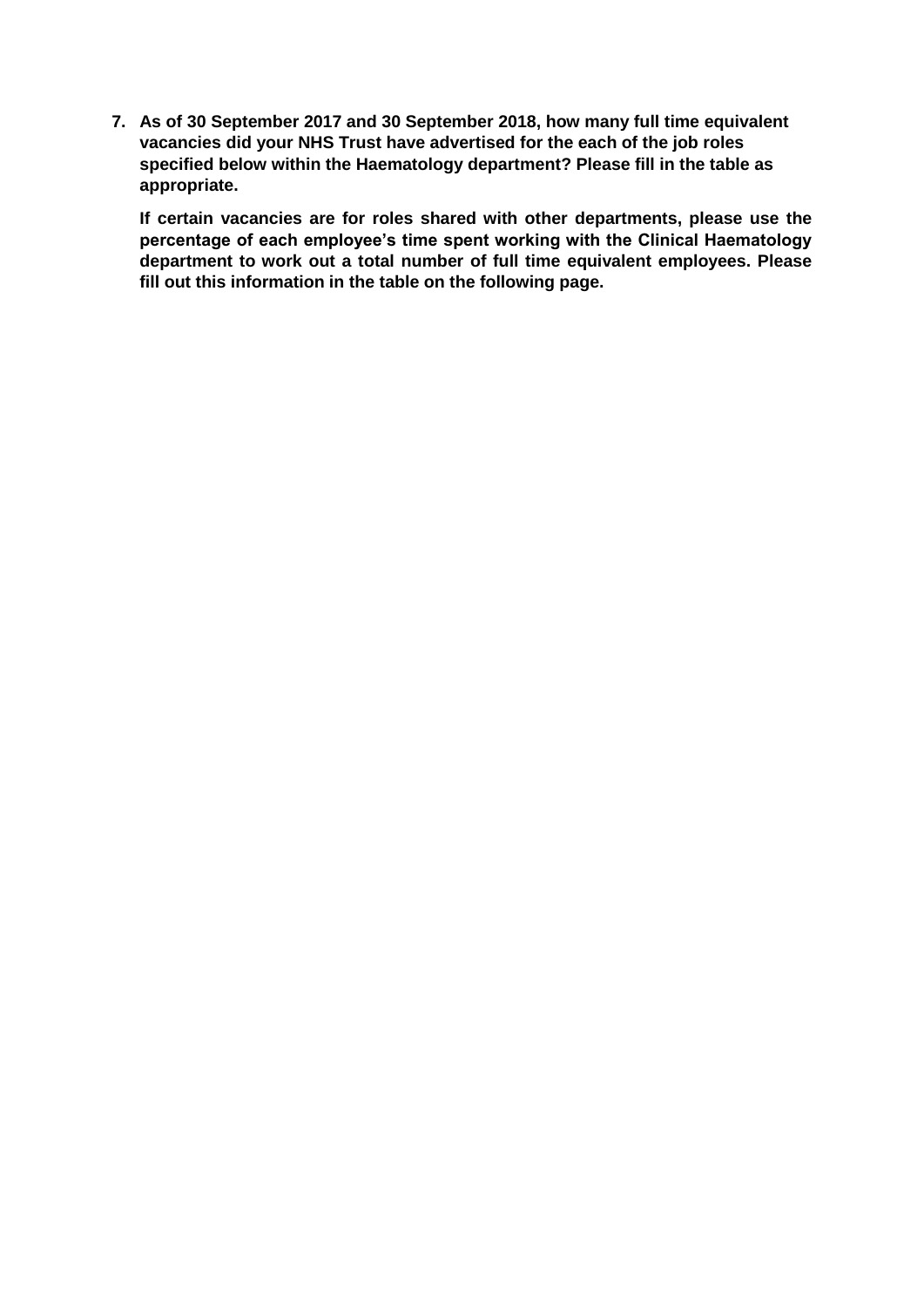| Job role<br>(full time equivalent employees)                                                                | Number of full time / full<br>time equivalent<br>vacancies advertised as<br>of 30 Sept 2017 at your<br><b>NHS Trust</b> | Number of full time / full<br>time equivalent vacancies<br>advertised as of 30 Sept<br>2018 at your NHS Trust |
|-------------------------------------------------------------------------------------------------------------|-------------------------------------------------------------------------------------------------------------------------|---------------------------------------------------------------------------------------------------------------|
| <b>Medical roles:</b>                                                                                       |                                                                                                                         |                                                                                                               |
| <b>Consultant Clinical</b><br>Haematologist                                                                 | 0                                                                                                                       | 0                                                                                                             |
| <b>Haematology SpR/StR (or</b><br>equivalent)                                                               | $\overline{0}$                                                                                                          | 0                                                                                                             |
| <b>Haematology Core Medical</b><br><b>Trainee / Foundation Year Doctor</b>                                  | 1                                                                                                                       | 1                                                                                                             |
| Other medical haematology role<br>(Associate Specialist, Trust<br>Grade staff, etc.)                        | $\overline{0}$                                                                                                          | 0                                                                                                             |
| <b>Haematology Physicians'</b><br><b>Associate / Physicians' Assistant</b>                                  | $\overline{0}$                                                                                                          | 0                                                                                                             |
| <b>Nursing roles:</b><br><b>Haematology Clinical Nurse</b><br><b>Specialist</b>                             | 0                                                                                                                       | 0                                                                                                             |
| Other haematology nursing<br>roles-Note: this applies only to<br>haematology roles, not<br>generalist roles |                                                                                                                         |                                                                                                               |
| <b>Pharmacist roles:</b>                                                                                    |                                                                                                                         |                                                                                                               |
| <b>Haematology Consultant Clinical</b><br><b>Pharmacist</b>                                                 |                                                                                                                         |                                                                                                               |
| Other haematology pharmacist<br>role                                                                        |                                                                                                                         |                                                                                                               |
| Laboratory roles:                                                                                           |                                                                                                                         |                                                                                                               |
| <b>Haematology Clinical Scientist</b><br>(Band 8 and above)                                                 |                                                                                                                         |                                                                                                               |
| <b>Haematology Clinical Scientist</b><br>(all other bands)                                                  |                                                                                                                         |                                                                                                               |
| <b>Haematology Biomedical</b><br><b>Scientist (Band 8 and above)</b>                                        |                                                                                                                         |                                                                                                               |
| <b>Haematology Biomedical</b><br><b>Scientist (Band 7)</b>                                                  |                                                                                                                         |                                                                                                               |
| <b>Haematology Biomedical</b><br><b>Scientist (Band 6)</b>                                                  |                                                                                                                         |                                                                                                               |
| <b>Haematology Biomedical</b><br><b>Scientist (Band 5)</b>                                                  |                                                                                                                         |                                                                                                               |
| <b>Haematology Associate</b>                                                                                |                                                                                                                         |                                                                                                               |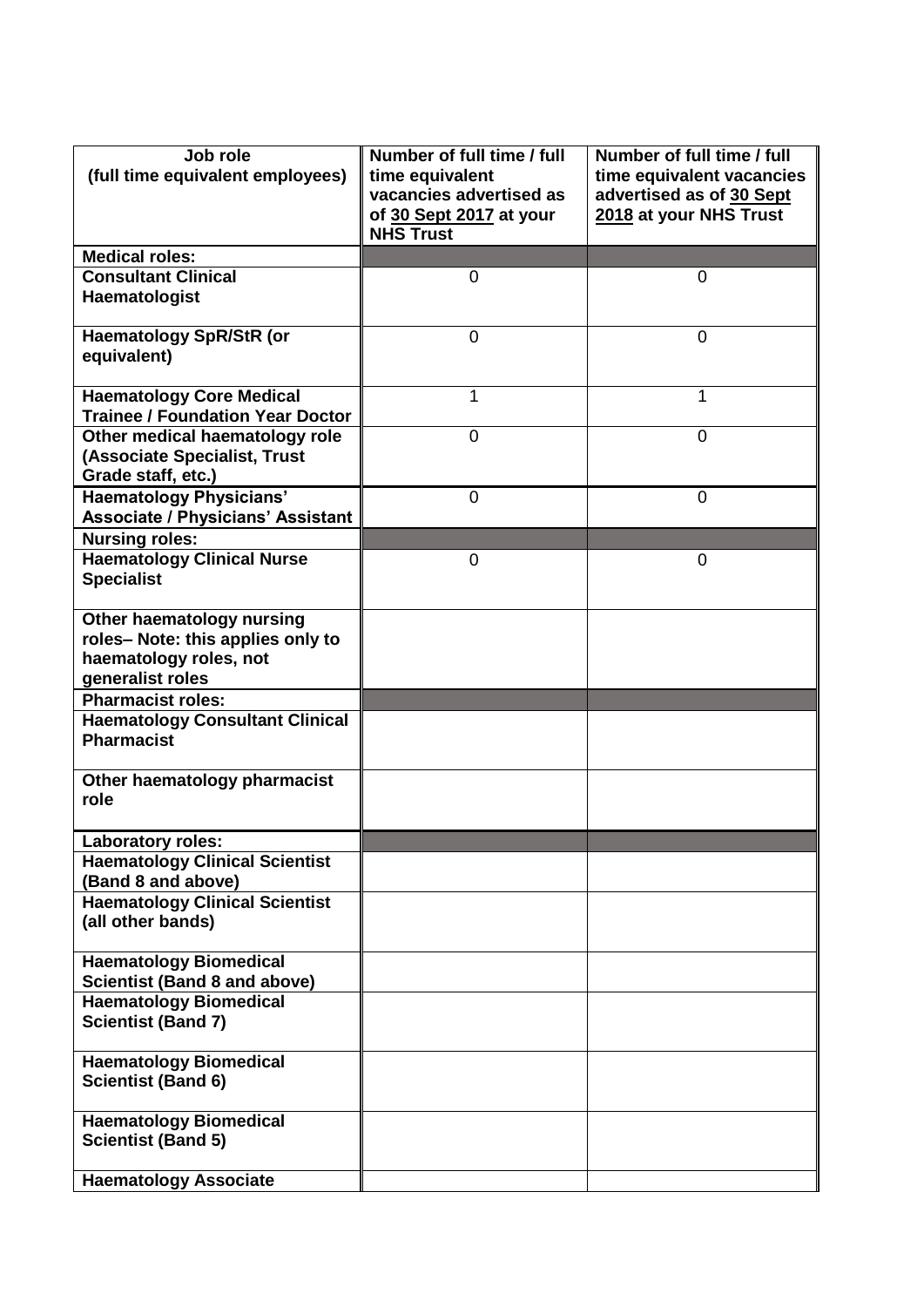| <b>Practitioner / MTO (Band 4)</b>     |  |
|----------------------------------------|--|
| <b>Haematology Medical Laboratory</b>  |  |
| <b>Assistant (Band 3)</b>              |  |
| Other haematology laboratory           |  |
| role (please specify)                  |  |
| <b>Management / support roles:</b>     |  |
| <b>Haematology Management Staff</b>    |  |
| (all roles)                            |  |
|                                        |  |
| <b>Haematology Data Manager</b>        |  |
|                                        |  |
| <b>Haematology Clerical Staff (all</b> |  |
| roles)                                 |  |
|                                        |  |
| <b>Haematology Secretarial Staff</b>   |  |
| (all roles)                            |  |
|                                        |  |

**8. During the period from 30 September 2017 to 30 September 2018, how many days of sick leave were taken by Clinical Haematology staff? (Please give one figure for all staff combined)- unable to provide this information**

**As supplementary information (if available), how many of these days of sick leave were due to stress, depression, or other mental health conditions? A/A**

| How many days of sick leave did<br><b>Clinical Haematology staff take</b><br>between 30 September 2017 and 30<br>September 2018? | How many days of sick leave due<br>to stress, depression or other<br>mental health conditions did<br><b>Clinical Haematology staff take</b><br>between 30 September 2017 and 30<br>September 2018? |
|----------------------------------------------------------------------------------------------------------------------------------|----------------------------------------------------------------------------------------------------------------------------------------------------------------------------------------------------|
| 172 days                                                                                                                         | 0 days                                                                                                                                                                                             |

**If you do not have access to this data, provide a description below on how you believe absences due to sick leave (especially due to stress, depression of other mental health conditions) amongst the clinical haematology staff compare to those of staff within the rest of your NHS Trust.**

**9. Please outline which multidisciplinary teams involving clinical haematology staff were in existence at your NHS Trust as of 30 September 2018.**

**For each team please also indicate how frequently the teams meet. This includes both virtual and face-to-face meetings.**

**Multidisciplinary teams in Do multidisciplinary teams in the below areas**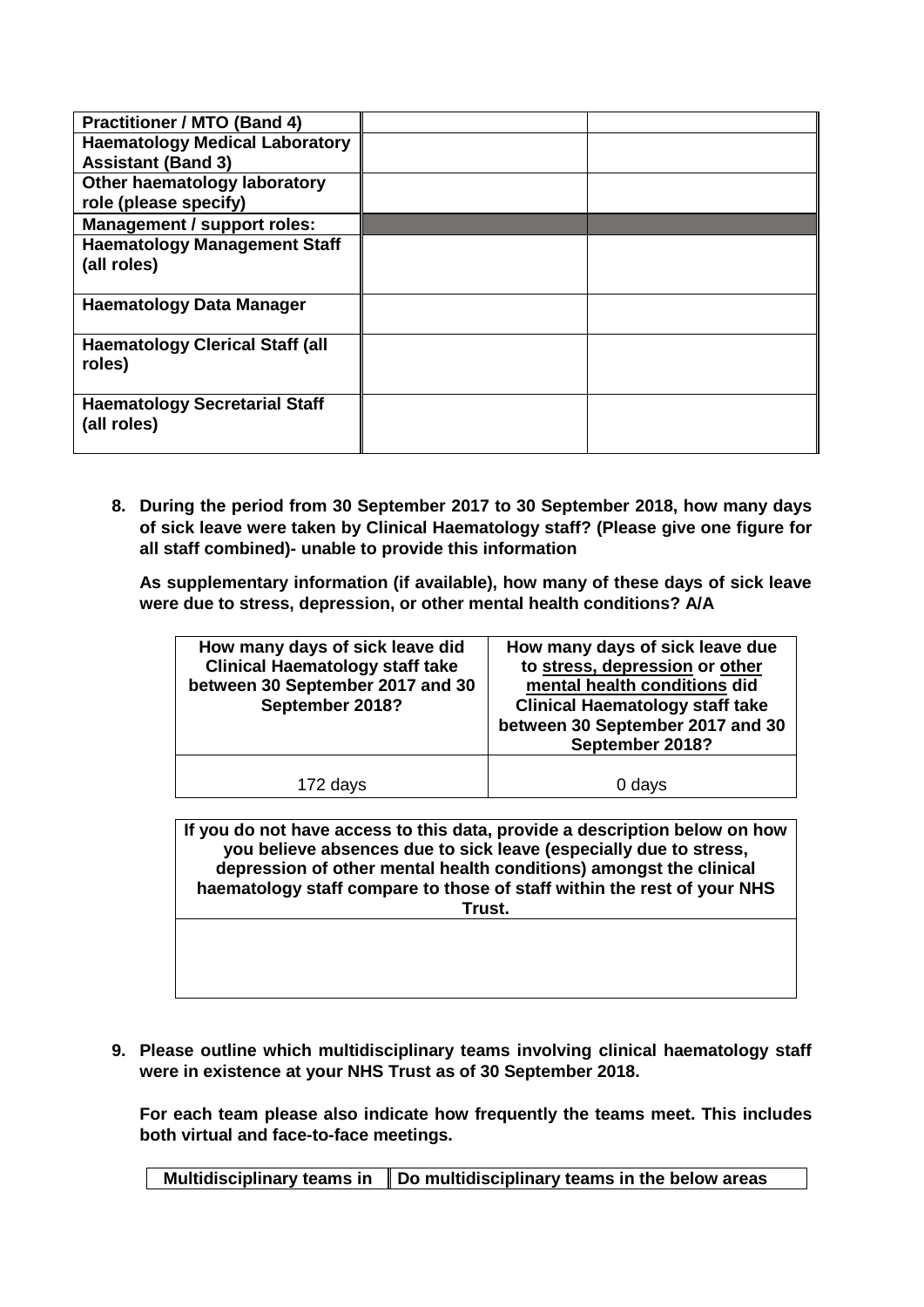| the following areas:                       | operate at your hospital? If so, how often do they<br>meet? |                |         |       |          |
|--------------------------------------------|-------------------------------------------------------------|----------------|---------|-------|----------|
|                                            | Please tick as appropriate.                                 |                |         |       |          |
|                                            | More                                                        | Weekly         | Monthly | Less  | Does not |
|                                            | than                                                        |                |         | than  | operate  |
|                                            | once per                                                    |                |         | once  |          |
|                                            | week                                                        |                |         | each  |          |
|                                            |                                                             |                |         | month |          |
| <b>Blood transfusion</b>                   |                                                             |                | X       |       |          |
| <b>General Haematology</b>                 |                                                             | x              |         |       |          |
| Haemoglobinopathy<br><b>Thrombosis and</b> |                                                             |                | X       |       |          |
| <b>Haemostasis</b>                         |                                                             |                |         |       |          |
| Laboratory                                 |                                                             |                |         |       |          |
| <b>Malignant:</b>                          |                                                             |                |         |       |          |
| <b>Bone Marrow Transplant</b><br>$\bullet$ |                                                             |                |         |       |          |
| Lymphoma<br>$\bullet$                      |                                                             | $\overline{2}$ |         |       |          |
|                                            |                                                             | weekly         |         |       |          |
| Leukaemia<br>$\bullet$                     |                                                             |                |         |       |          |
| Myeloma<br>$\bullet$                       |                                                             | $\overline{2}$ |         |       |          |
|                                            |                                                             | weekly         |         |       |          |
| Other<br>$\bullet$                         |                                                             |                |         |       |          |
| Paediatric:                                |                                                             |                |         |       |          |
| Haemato-oncology<br>$\bullet$              |                                                             |                |         |       |          |
| <b>Bone Marrow Transplant</b><br>$\bullet$ |                                                             |                |         |       |          |
| Haemoglobinopathy<br>$\bullet$             |                                                             |                |         |       |          |
| Thrombosis and<br>$\bullet$                |                                                             |                |         |       |          |
| Haemostasis                                |                                                             |                |         |       |          |
| Laboratory<br>$\bullet$                    |                                                             |                |         |       |          |
| <b>Other (please specify</b>               |                                                             |                |         |       |          |
| below):                                    |                                                             |                |         |       |          |
|                                            |                                                             |                |         |       |          |
|                                            |                                                             |                |         |       |          |
|                                            |                                                             |                |         |       |          |
|                                            |                                                             |                |         |       |          |
|                                            |                                                             |                |         |       |          |
|                                            |                                                             |                |         |       |          |
|                                            |                                                             |                |         |       |          |
|                                            |                                                             |                |         |       |          |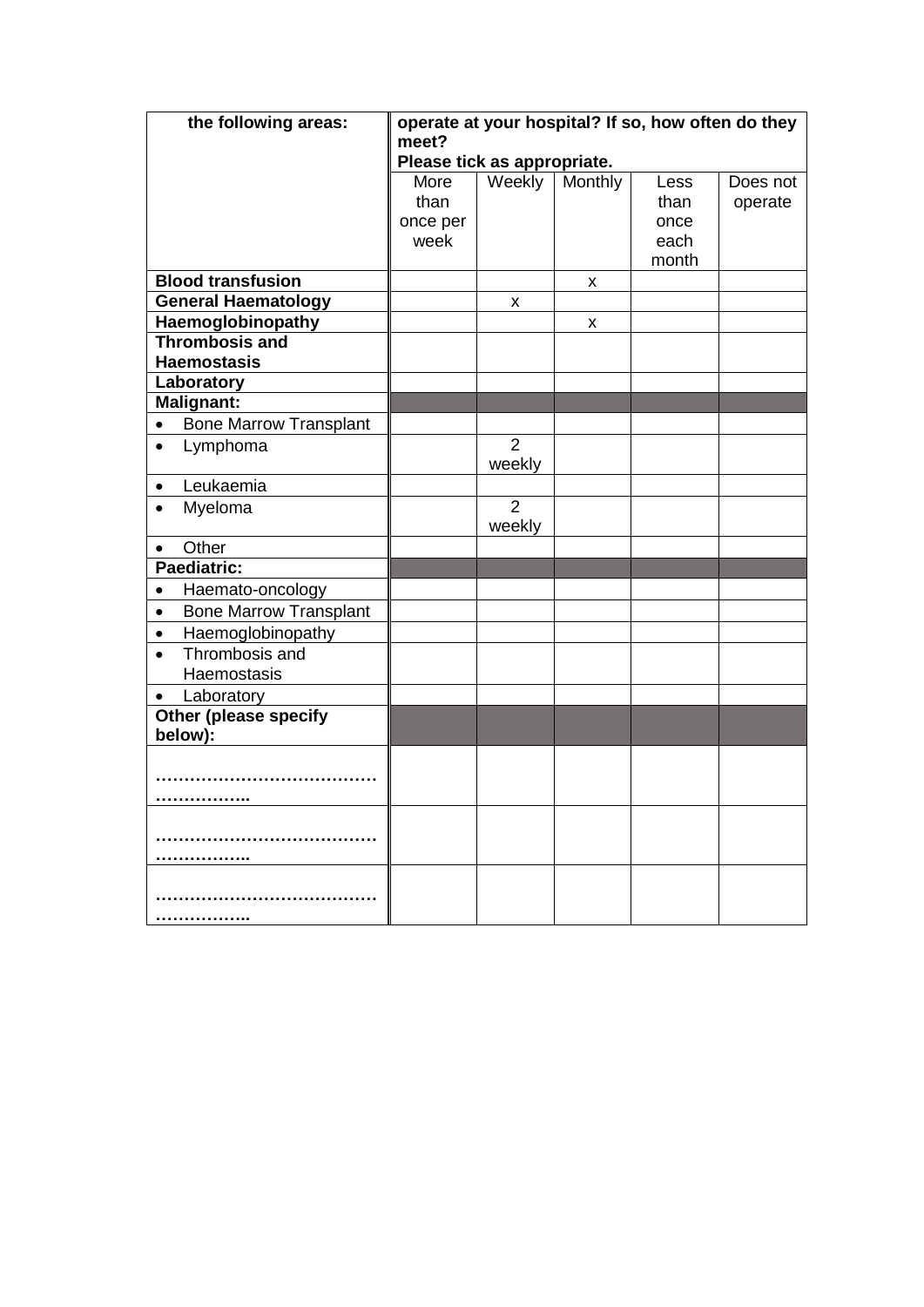# **WAYS OF WORKING / ROTAS**

- **10. As of 30 September 2018, what percentage of their working hours (on average) did Consultant Clinical Haematology staff at your NHS Trust devote to non-clinical duties? These duties can be either:**
	- **Within the NHS Trust (e.g. managerial/leadership roles); or**
	- **Outside the NHS Trust (e.g. Royal College roles, Examining responsibilities, British Society for Haematology roles, or other professional roles at a national / international level).**

**This does not have to be a precise figure, but rather your sense as to the average proportion of time spent by Consultant Clinical Haematologist staff at your NHS Trust on non-clinical duties.**

| Consultant Clinical Haematology staff spend the     |                     |
|-----------------------------------------------------|---------------------|
| following proportion of their working hours on non- | 17 hrs week across  |
| clinical duties within the NHS Trust:               | consultant body.    |
| Consultant Clinical Haematology staff spend the     |                     |
| following proportion of their working hours on non- | 0% of working hours |
| clinical duties outside the NHS Trust:              |                     |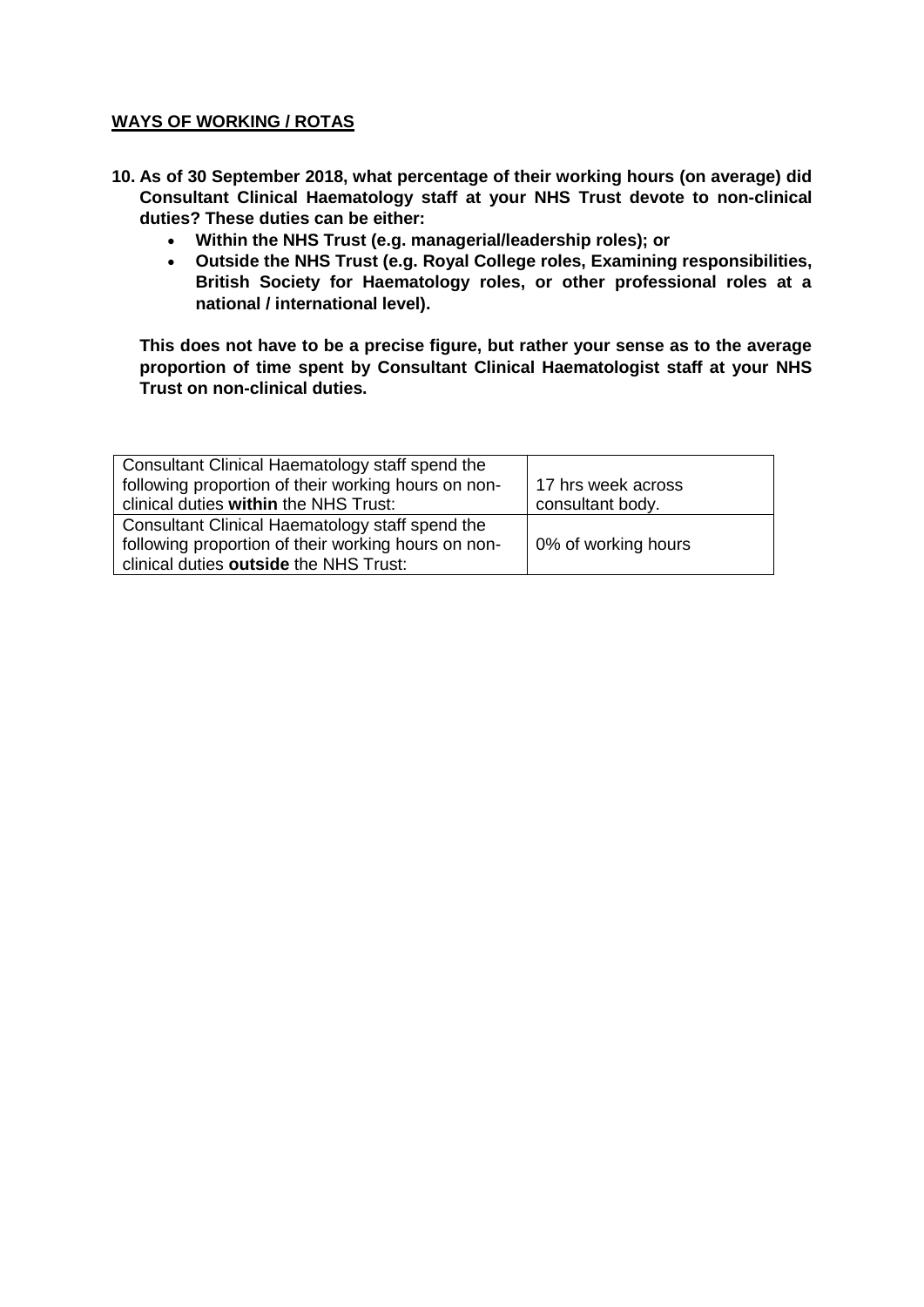- **11. Between 30 September 2017 and 30 September 2018, how often did Clinical Haematology staff have to miss, postpone or complete outside of working hours the following due to their workload? Please note that here, 'Clinical Haematology staff' refers to medical clinicians.**
	- **Mandatory scheduled training (e.g. fire training, blood transfusion training, etc);**
	- **CPD sessions;**
	- **Job planning and appraisal procedures.**

**Please give an estimate of how often this occurred (considering the clinical haematology team as a whole) by ticking one box per row. This does not have to be a precise figure, but rather your sense as to how often (if at all)**  this happened.

The Trust does not record this information.

| <b>How often did clinical</b><br>haematology staff miss the below        | <b>Not</b><br>at all | Less<br>than              | Once<br>every 2 | Once<br>per | Once<br>per | More<br>than        |
|--------------------------------------------------------------------------|----------------------|---------------------------|-----------------|-------------|-------------|---------------------|
| activities due to their workload?                                        |                      | once<br>every 2<br>months | months          | month       | week        | once<br>per<br>week |
| Mandatory training (please tick one<br>option as appropriate)            |                      |                           |                 |             |             |                     |
| <b>CPD</b> sessions<br>(please tick one option as<br>appropriate)        |                      |                           |                 |             |             |                     |
| Job planning and appraisal<br>(please tick one option as<br>appropriate) |                      |                           |                 |             |             |                     |
| Other (please specify) (please tick<br>one option as appropriate)        |                      |                           |                 |             |             |                     |
| Other (please specify) (please tick<br>one option as appropriate)        |                      |                           |                 |             |             |                     |
| Other (please specify) (please tick<br>one option as appropriate)        |                      |                           |                 |             |             |                     |
| Other (please specify) (please tick<br>one option as appropriate)        |                      |                           |                 |             |             |                     |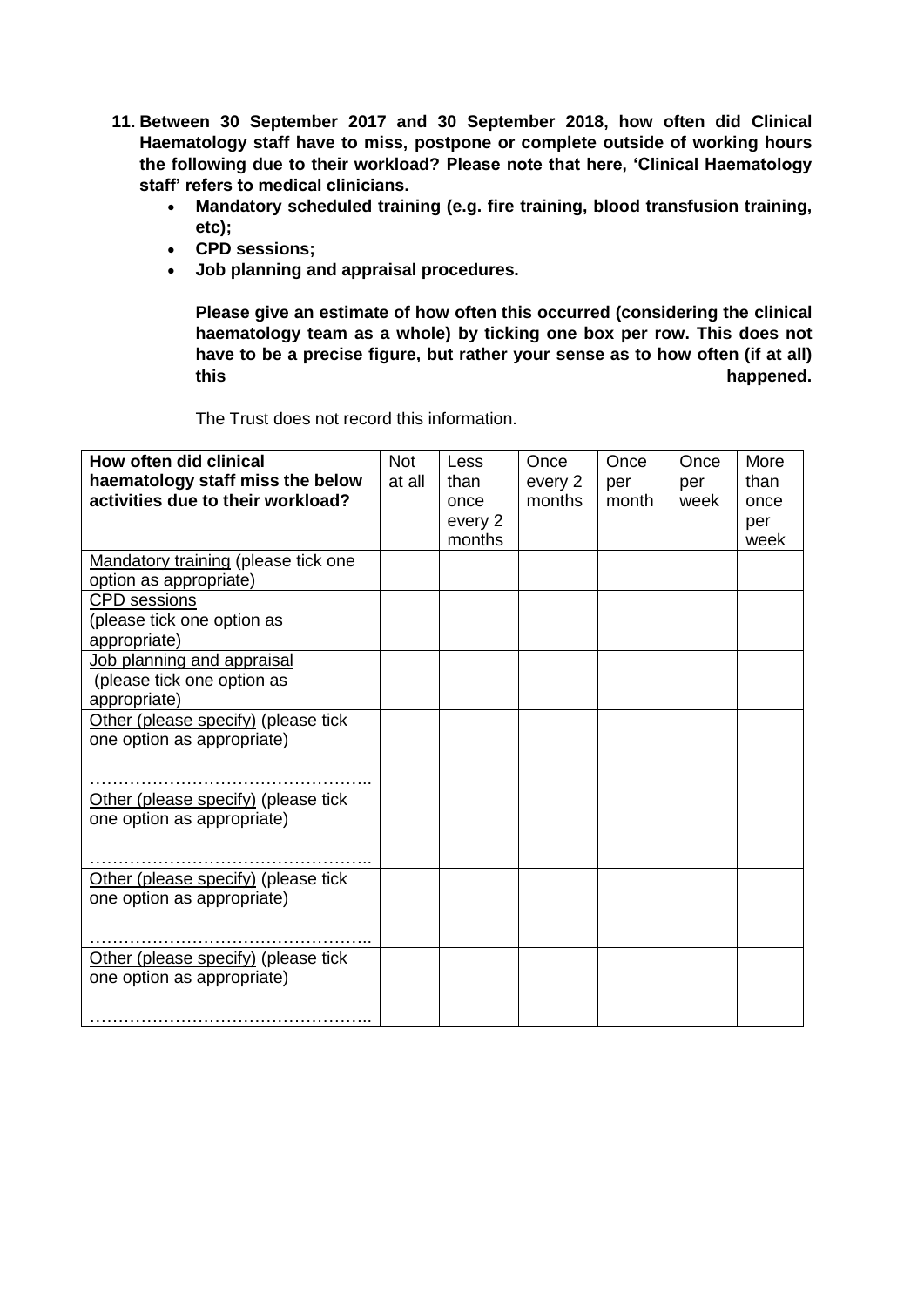### **CLINICAL QUALITY**

**12. Between 30 September 2017 and 30 September 2018, were any cases of External Quality Assessment (EQA) failure or peer review failure logged at your NHS Trust relating to Clinical Haematology procedures / activities / units? E.g. external accreditation of a unit such as 'bone marrow transplantation,' 'haemophilia,' etc.**

> **If yes, please give the number of EQA and peer review failures in the box below. If not, please enter '0' in the box below**

0 EQA failures were recorded

0 peer review failures were recorded

Comments: